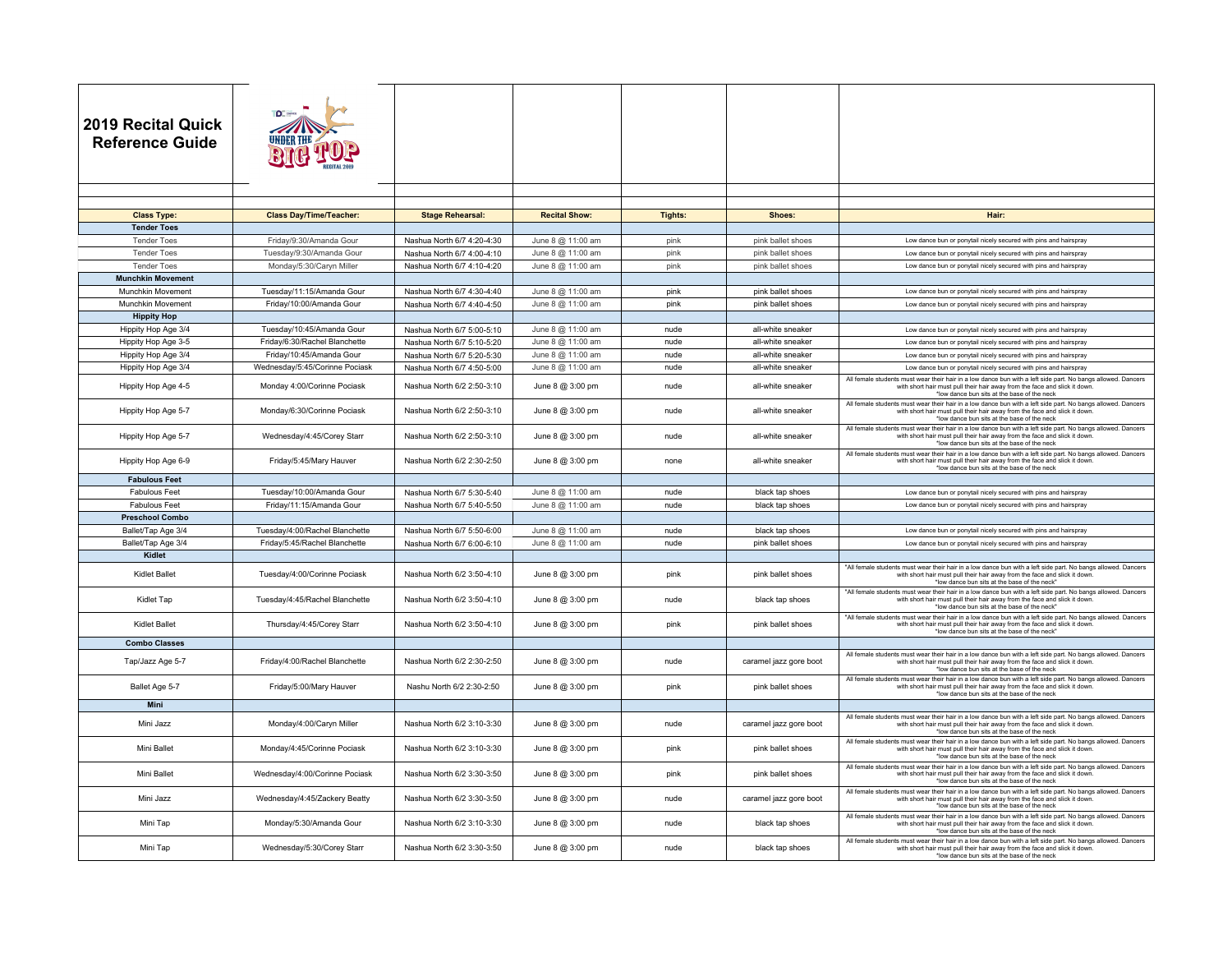| <b>2019 Recital Quick</b><br><b>Reference Guide</b> |                                |                            |                      |                |                        |                                                                                                                                                                                                                                           |
|-----------------------------------------------------|--------------------------------|----------------------------|----------------------|----------------|------------------------|-------------------------------------------------------------------------------------------------------------------------------------------------------------------------------------------------------------------------------------------|
|                                                     |                                |                            |                      |                |                        |                                                                                                                                                                                                                                           |
|                                                     | <b>Class Day/Time/Teacher:</b> | <b>Stage Rehearsal:</b>    | <b>Recital Show:</b> | <b>Tights:</b> | Shoes:                 | Hair:                                                                                                                                                                                                                                     |
| <b>Class Type:</b><br>Petite                        |                                |                            |                      |                |                        |                                                                                                                                                                                                                                           |
| Petite Tap                                          | Monday/4:00/Mary Hauver        | Nashua North 6/2 4:20-4:40 | June 9 @ 12:00 pm    | nude           | black tap shoes        | All female students must wear their hair in a low dance bun with a left side part. No bangs allowed. Dancers<br>with short hair must pull their hair away from the face and slick it down.<br>*low dance bun sits at the base of the neck |
| Petite Ballet                                       | Monday/4:45/Caryn Miller       | Nashua North 6/2 4:20-4:40 | June 9 @ 12:00 pm    | pink           | pink ballet shoes      | All female students must wear their hair in a low dance bun with a left side part. No bangs allowed. Dancers<br>with short hair must pull their hair away from the face and slick it down.<br>*low dance bun sits at the base of the neck |
| Petite Jazz                                         | Monday/5:45/Corinne Pociask    | Nashua North 6/2 4:20-4:40 | June 9 @ 12:00 pm    | nude           | caramel jazz gore boot | All female students must wear their hair in a low dance bun with a left side part. No bangs allowed. Dancers<br>with short hair must pull their hair away from the face and slick it down.<br>*low dance bun sits at the base of the neck |
| Petite Ballet                                       | Tuesday/4:45/Corinne Pociask   | Nashua North 6/2 5:00-5:20 | June 9 @ 12:00 pm    | pink           | pink ballet shoes      | All female students must wear their hair in a low dance bun with a left side part. No bangs allowed. Dancers<br>with short hair must pull their hair away from the face and slick it down<br>*low dance bun sits at the base of the neck  |
| Petite Jazz                                         | Tuesday/5:30/Rachel Blanchette | Nashua North 6/2 5:00-5:20 | June 9 @ 12:00 pm    | nude           | caramel jazz gore boot | All female students must wear their hair in a low dance bun with a left side part. No bangs allowed. Dancers<br>with short hair must pull their hair away from the face and slick it down.<br>*low dance bun sits at the base of the neck |
| Petite Tap                                          | Tuesday/6:15/Rachel Blacnhette | Nashua North 6/2 5:00-5:20 | June 9 @ 12:00 pm    | nude           | black tap shoes        | All female students must wear their hair in a low dance bun with a left side part. No bangs allowed. Dancers<br>with short hair must pull their hair away from the face and slick it down.<br>*low dance bun sits at the base of the neck |
| Petite Lyrical                                      | Wednesday/4:00/Corey Starr     | Nashua North 6/2 4:10-4:20 | June 9 @ 12:00 pm    | nude           | bare feet              | All female students must wear their hair in a low dance bun with a left side part. No bangs allowed. Dancers<br>with short hair must pull their hair away from the face and slick it down.<br>*low dance bun sits at the base of the neck |
| Petite HH Beginner                                  | Thursday/5:30/Corey Starr      | Nashua North 6/2 4:40-5:00 | June 9 @ 12:00 pm    | none           | all-white sneaker      | All female students must wear their hair in a low dance bun with a left side part. No bangs allowed, Dancers<br>with short hair must pull their hair away from the face and slick it down<br>*low dance bun sits at the base of the neck  |
| Petite HH Intermediate                              | Thursday/6:15/Cassie Bertolino | Nashua North 6/2 4:40-5:00 | June 9 @ 12:00 pm    | nude           | all-white sneaker      | All female students must wear their hair in a low dance bun with a left side part. No bangs allowed. Dancers<br>with short hair must pull their hair away from the face and slick it down.<br>*low dance bun sits at the base of the neck |
| Intermediate                                        |                                |                            |                      |                |                        |                                                                                                                                                                                                                                           |
| Intermediate Lyrical                                | Monday/4:45/Mary Hauver        | Nashua North 6/2 5:20-5:50 | June 9 @ 12:00 pm    | nude           | bare feet              | All female students must wear their hair in a low dance bun with a left side part. No bangs allowed. Dancers<br>with short hair must pull their hair away from the face and slick it down<br>*low dance bun sits at the base of the neck  |
| Intermediate Ballet                                 | Wednesday/4:45/Corinne Pociask | Nashua North 6/2 5:20-5:50 | June 9 @ 12:00 pm    | pink           | pink ballet shoes      | All female students must wear their hair in a low dance bun with a left side part. No bangs allowed. Dancers<br>with short hair must pull their hair away from the face and slick it down<br>*low dance bun sits at the base of the neck  |
| Intermediate Jazz                                   | Wednesday/4:00/Zackery Beatty  | Nashua North 6/2 5:20-5:50 | June 9 @ 12:00 pm    | nude           | caramel jazz gore boot | All female students must wear their hair in a low dance bun with a left side part. No bangs allowed. Dancers<br>with short hair must pull their hair away from the face and slick it down.<br>*low dance bun sits at the base of the neck |
| Intermediate Tap                                    | Wednesday/6:45/Corey Starr     | Nashua North 6/2 5:20-5:50 | June 9 @ 12:00 pm    | nude           | black tap shoes        | All female students must wear their hair in a low dance bun with a left side part. No bangs allowed. Dancers<br>with short hair must pull their hair away from the face and slick it down<br>*low dance bun sits at the base of the neck  |
| <b>Musical Theater</b>                              |                                |                            |                      |                |                        |                                                                                                                                                                                                                                           |
| <b>Musical Theater</b>                              | Monday/7:15/Corinne Pociask    | Nashua North 6/2 4:10-4:20 | June 9 @ 12:00 pm    | nude           | caramel jazz gore boot | All female students must wear their hair in a low dance bun with a left side part. No bangs allowed. Dancers<br>with short hair must pull their hair away from the face and slick it down<br>*low dance bun sits at the base of the neck  |
| Musical Theater Age 6-10                            | Friday/5:00/Rachel Blanchette  | Nashua North 6/2 4:10-4:20 | June 8 @ 3:00 pm     | nude           | caramel jazz gore boot | All female students must wear their hair in a low dance bun with a left side part. No bangs allowed. Dancers<br>with short hair must pull their hair away from the face and slick it down.<br>*low dance bun sits at the base of the neck |
| Acro                                                |                                |                            |                      |                |                        |                                                                                                                                                                                                                                           |
| Acro B                                              | Monday/4:00/Amanda Gour        | Nashua North 6/2 7:20-7:50 | June 9 @ 4:00 pm     | none           | bare feet              | All female students must wear their hair in a low dance bun with a left side part. No bangs allowed. Dancers<br>with short hair must pull their hair away from the face and slick it down<br>*low dance bun sits at the base of the neck  |
| Acro D                                              | Monday/4:45/Amanda Gour        | Nashua North 6/2 7:50-8:20 | June 9 @ 4:00 pm     | none           | bare feet              | All female students must wear their hair in a low dance bun with a left side part. No bangs allowed. Dancers<br>with short hair must pull their hair away from the face and slick it down.<br>*low dance bun sits at the base of the neck |
| Acro M2                                             | Tuesday/4:00/Amanda Gour       | Nashua North 6/2 6:30-6:50 | June 8 @ 3:00 pm     | none           | bare feet              | All female students must wear their hair in a low dance bun with a left side part. No bangs allowed. Dancers<br>with short hair must pull their hair away from the face and slick it down.<br>*low dance bun sits at the base of the neck |
| Acro P2                                             | Tuesday/4:45/Amanda Gour       | Nashua North 6/2 6:50-7:20 | June 9 @ 12:00 pm    | nude           | bare feet              | All female students must wear their hair in a low dance bun with a left side part. No bangs allowed. Dancers<br>with short hair must pull their hair away from the face and slick it down.<br>*low dance bun sits at the base of the neck |
| Acro P1                                             | Wednesday/4:00/Katie Shaw      | Nashua North 6/2 6:50-7:20 | June 9 @ 12:00 pm    | nude           | bare feet              | All female students must wear their hair in a low dance bun with a left side part. No bangs allowed. Dancers<br>with short hair must pull their hair away from the face and slick it down.<br>*low dance bun sits at the base of the neck |
| Acro (Ninjas)                                       | Wednesday/4:45/Katie Shaw      | Nashua North 6/2 5:50-6:10 | June 8 @ 3:00 pm     | none           | bare feet              | All female students must wear their hair in a low dance bun with a left side part. No bangs allowed. Dancers<br>with short hair must pull their hair away from the face and slick it down.<br>*low dance bun sits at the base of the neck |
| Acro M1                                             | Wednesday/5:30/Katie Shaw      | Nashua North 6/2 6:10-6:30 | June 8 @ 3:00 pm     | nude           | bare feet              | All female students must wear their hair in a low dance bun with a left side part. No bangs allowed. Dancers<br>with short hair must pull their hair away from the face and slick it down.<br>*low dance bun sits at the base of the neck |
| Intro to Acro (ages 4-5)                            | Thursday/4:00/Amanda Gour      | Nashua North 6/2 5:50-6:10 | June 8 @ 3:00 pm     | nude           | bare feet              | All female students must wear their hair in a low dance bun with a left side part. No bangs allowed. Dancers<br>with short hair must pull their hair away from the face and slick it down<br>*low dance bun sits at the base of the neck  |
|                                                     |                                |                            |                      |                |                        |                                                                                                                                                                                                                                           |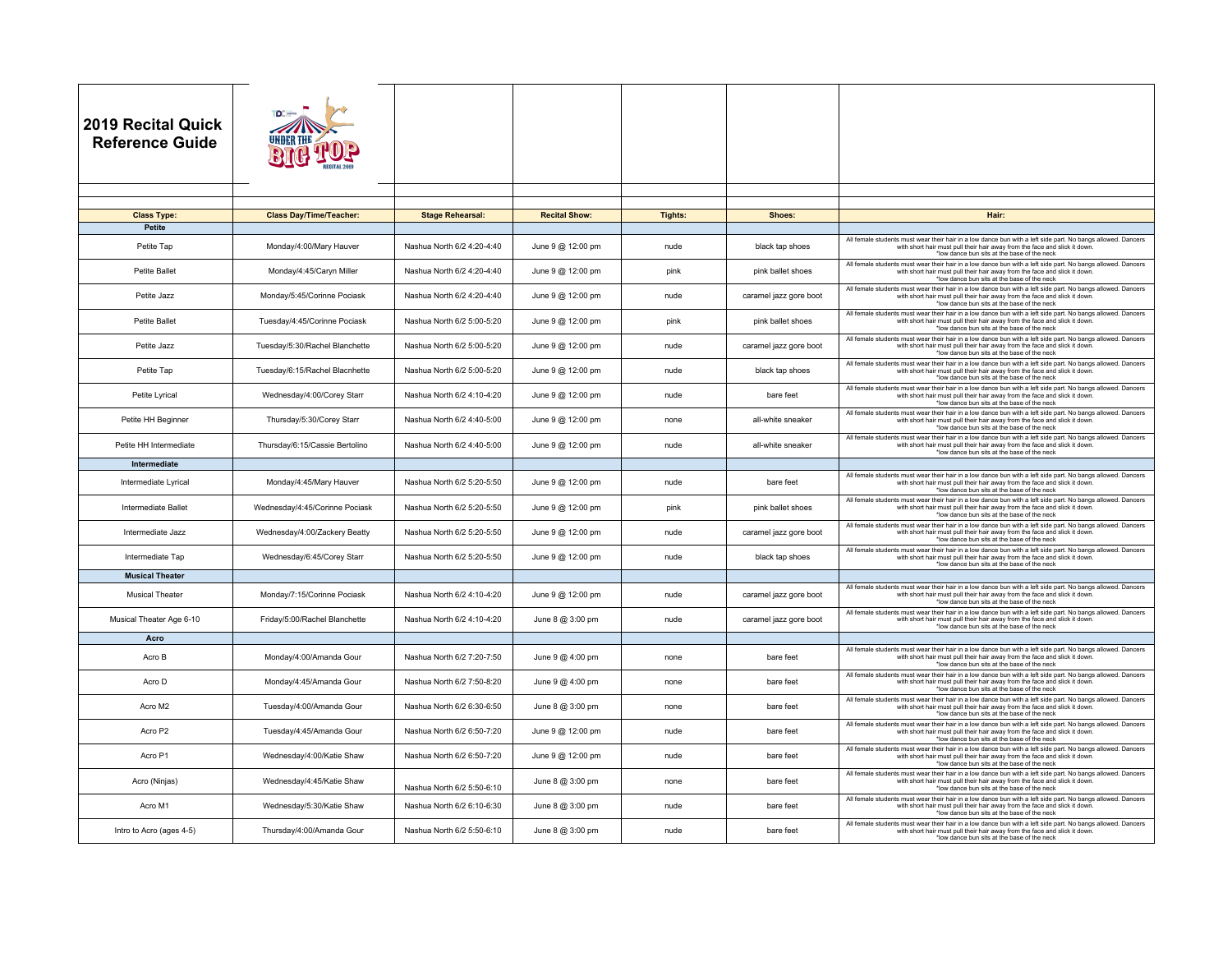| <b>2019 Recital Quick</b><br><b>Reference Guide</b> |                                |                            |                      |         |                   |                                                                                                                                                                                                                                                                                          |
|-----------------------------------------------------|--------------------------------|----------------------------|----------------------|---------|-------------------|------------------------------------------------------------------------------------------------------------------------------------------------------------------------------------------------------------------------------------------------------------------------------------------|
|                                                     |                                |                            |                      |         |                   |                                                                                                                                                                                                                                                                                          |
| <b>Class Type:</b>                                  | <b>Class Day/Time/Teacher:</b> | <b>Stage Rehearsal:</b>    | <b>Recital Show:</b> | Tights: | Shoes:            | Hair:                                                                                                                                                                                                                                                                                    |
| Acro B                                              | Thursday/4:45/Amanda Gour      | Nashua North 6/2 7:20-7:50 | June 9 @ 4:00 pm     | none    | bare feet         | All female students must wear their hair in a low dance bun with a left side part. No bangs allowed. Dancers<br>with short hair must pull their hair away from the face and slick it down.<br>*low dance bun sits at the base of the neck                                                |
| Acro M1                                             | Thursday/5:30/Amanda Gour      | Nashua North 6/2 6:10-6:30 | June 8 @ 3:00 pm     | nude    | bare feet         | All female students must wear their hair in a low dance bun with a left side part. No bangs allowed. Dancers<br>with short hair must pull their hair away from the face and slick it down.<br>*low dance bun sits at the base of the neck                                                |
| Acro A                                              | Tuesday/5:30/Amanda Gour       | Nashua North 6/2 7:20-7:50 | June 9 @ 4:00 pm     | nude    | bare feet         | All female students must wear their hair in a low dance bun with a left side part. No bangs allowed. Dancers<br>with short hair must pull their hair away from the face and slick it down.                                                                                               |
| Acro M1                                             | Tuesday/6:15/Amanda Gour       | Nashua North 6/2 6:10-6:30 | June 8 @ 3:00 pm     | nude    | bare feet         | *low dance bun sits at the base of the neck<br>All female students must wear their hair in a low dance bun with a left side part. No bangs allowed. Dancers<br>with short hair must pull their hair away from the face and slick it down.                                                |
| Acro M2                                             | Wednesday/6:15/Katie Shaw      | Nashua North 6/2 6:30-6:50 | June 8 @ 3:00 pm     | none    | bare feet         | *low dance bun sits at the base of the neck<br>All female students must wear their hair in a low dance bun with a left side part. No bangs allowed. Dancers<br>with short hair must pull their hair away from the face and slick it down.                                                |
| Acro P2                                             | Wednesday/7:00/Katie Shaw      | Nashua North 6/2 6:50-7:20 | June 9 @ 12:00 pm    | nude    | bare feet         | *low dance bun sits at the base of the neck<br>All female students must wear their hair in a low dance bun with a left side part. No bangs allowed. Dancers<br>with short hair must pull their hair away from the face and slick it down.                                                |
| Acro C                                              | Thursday/7:00/Amanda Gour      | Nashua North 6/2 7:50-8:20 | June 9 @ 4:00 pm     | nude    | bare feet         | *low dance bun sits at the base of the neck<br>All female students must wear their hair in a low dance bun with a left side part. No bangs allowed. Dancers<br>with short hair must pull their hair away from the face and slick it down.<br>*low dance bun sits at the base of the neck |
| Acro P1                                             | Tuesday/7:00/Amanda Gour       | Nashua North 6/2 6:50-7:20 | June 9 @ 12:00 pm    | nude    | bare feet         | All female students must wear their hair in a low dance bun with a left side part. No bangs allowed. Dancers<br>with short hair must pull their hair away from the face and slick it down.<br>*low dance bun sits at the base of the neck                                                |
| Acro C                                              | Tuesday/7:45/Amanda Gour       | Nashua North 6/2 7:50-8:20 | June 9 @ 4:00 pm     | none    | bare feet         | All female students must wear their hair in a low dance bun with a left side part. No bangs allowed. Dancers<br>with short hair must pull their hair away from the face and slick it down.<br>*low dance bun sits at the base of the neck                                                |
| Acro A/B                                            | Wednesday/7:45/Katie Shaw      | Nashua North 6/2 7:20-7:50 | June 9 @ 12:00 pm    | none    | bare feet         | All female students must wear their hair in a low dance bun with a left side part. No bangs allowed. Dancers<br>with short hair must pull their hair away from the face and slick it down.<br>*low dance bun sits at the base of the neck                                                |
| <b>Leveled Ballet</b>                               |                                |                            |                      |         |                   |                                                                                                                                                                                                                                                                                          |
| Ballet 1A                                           | Wednesday/6:30/Nick Neagle     |                            | June 9 @ 4:00 pm     | pink    | pink ballet shoes | All female students must wear their hair in a low dance bun with a left side part. No bangs allowed. Dancers<br>with short hair must pull their hair away from the face and slick it down.<br>*low dance bun sits at the base of the neck                                                |
| Ballet 1                                            | Thursday/5:30/Michael McCarthy |                            | June 9 @ 4:00 pm     | pink    | pink ballet shoes | All female students must wear their hair in a low dance bun with a left side part. No bangs allowed. Dancers<br>with short hair must pull their hair away from the face and slick it down.<br>*low dance bun sits at the base of the neck                                                |
| Ballet 2                                            | Thursday/7:00/Michael McCarthy |                            | June 8 @ 3:00 pm     | pink    | pink ballet shoes | All female students must wear their hair in a low dance bun with a left side part. No bangs allowed. Dancers<br>with short hair must pull their hair away from the face and slick it down.<br>*low dance bun sits at the base of the neck                                                |
|                                                     |                                |                            | June 9 @ 12:00 pm    |         |                   |                                                                                                                                                                                                                                                                                          |
|                                                     |                                |                            | June 9 @ 4:00 pm     |         |                   |                                                                                                                                                                                                                                                                                          |
| Ballet 3                                            | Tuesday/5:15/Kathryn Proulx    |                            | June 8 @ 3:00 pm     | pink    | pink ballet shoes | All female students must wear their hair in a low dance bun with a left side part. No bangs allowed. Dancers<br>with short hair must pull their hair away from the face and slick it down<br>*low dance bun sits at the base of the neck                                                 |
|                                                     |                                |                            | June 9 @ 12:00 pm    |         |                   |                                                                                                                                                                                                                                                                                          |
|                                                     |                                |                            | June 9 @ 4:00 pm     |         |                   | All female students must wear their hair in a low dance bun with a left side part. No bangs allowed. Dancers                                                                                                                                                                             |
| Ballet 4                                            | Tuesday/7:45/Kathryn Proulx    |                            | June 8 @ 3:00 pm     | pink    | pink ballet shoes | with short hair must pull their hair away from the face and slick it down.<br>*low dance bun sits at the base of the neck                                                                                                                                                                |
|                                                     |                                |                            | June 9 @ 12:00 pm    |         |                   |                                                                                                                                                                                                                                                                                          |
|                                                     |                                |                            | June 9 @ 4:00 pm     |         |                   | All female students must wear their hair in a low dance bun with a left side part. No bangs allowed. Dancers                                                                                                                                                                             |
| Pointe 1/2                                          | Tuesday/6:45/Kathryn Proulx    |                            | June 9 @ 4:00 pm     | pink    | pointe shoes      | with short hair must pull their hair away from the face and slick it down.<br>*low dance bun sits at the base of the neck                                                                                                                                                                |
| <b>Leveled Tap</b>                                  |                                |                            |                      |         |                   | All female students must wear their hair in a low dance bun with a left side part. No bangs allowed. Dancers                                                                                                                                                                             |
| Tap 1A                                              | Tuesday/7:45/Rachel Blanchette |                            | June 9 @ 4:00 pm     | nude    | black tap shoes   | with short hair must pull their hair away from the face and slick it down.<br>*low dance bun sits at the base of the neck<br>All female students must wear their hair in a low dance bun with a left side part. No bangs allowed. Dancers                                                |
| Tap 1                                               | Tuesday/7:00/Rachel Blanchette |                            | June 9 @ 4:00 pm     | nude    | black tap shoes   | with short hair must pull their hair away from the face and slick it down.<br>*low dance bun sits at the base of the neck<br>All female students must wear their hair in a low dance bun with a left side part. No bangs allowed. Dancers                                                |
| Tap 2                                               | Thursday/6:15/Corey Starr      |                            | June 8 @ 3:00 pm     | nude    | black tap shoes   | with short hair must pull their hair away from the face and slick it down.<br>*low dance bun sits at the base of the neck                                                                                                                                                                |
|                                                     |                                |                            | June 9 @ 12:00 pm    |         |                   |                                                                                                                                                                                                                                                                                          |
|                                                     |                                |                            | June 9 @ 4:00 pm     |         |                   | All female students must wear their hair in a low dance bun with a left side part. No bangs allowed. Dancers                                                                                                                                                                             |
| Tap 3                                               | Wednesday/6:00/Corey Starr     |                            | June 8 @ 3:00 pm     | nude    | black tap shoes   | with short hair must pull their hair away from the face and slick it down.<br>*low dance bun sits at the base of the neck                                                                                                                                                                |
|                                                     |                                |                            | June 9 @ 12:00 pm    |         |                   |                                                                                                                                                                                                                                                                                          |